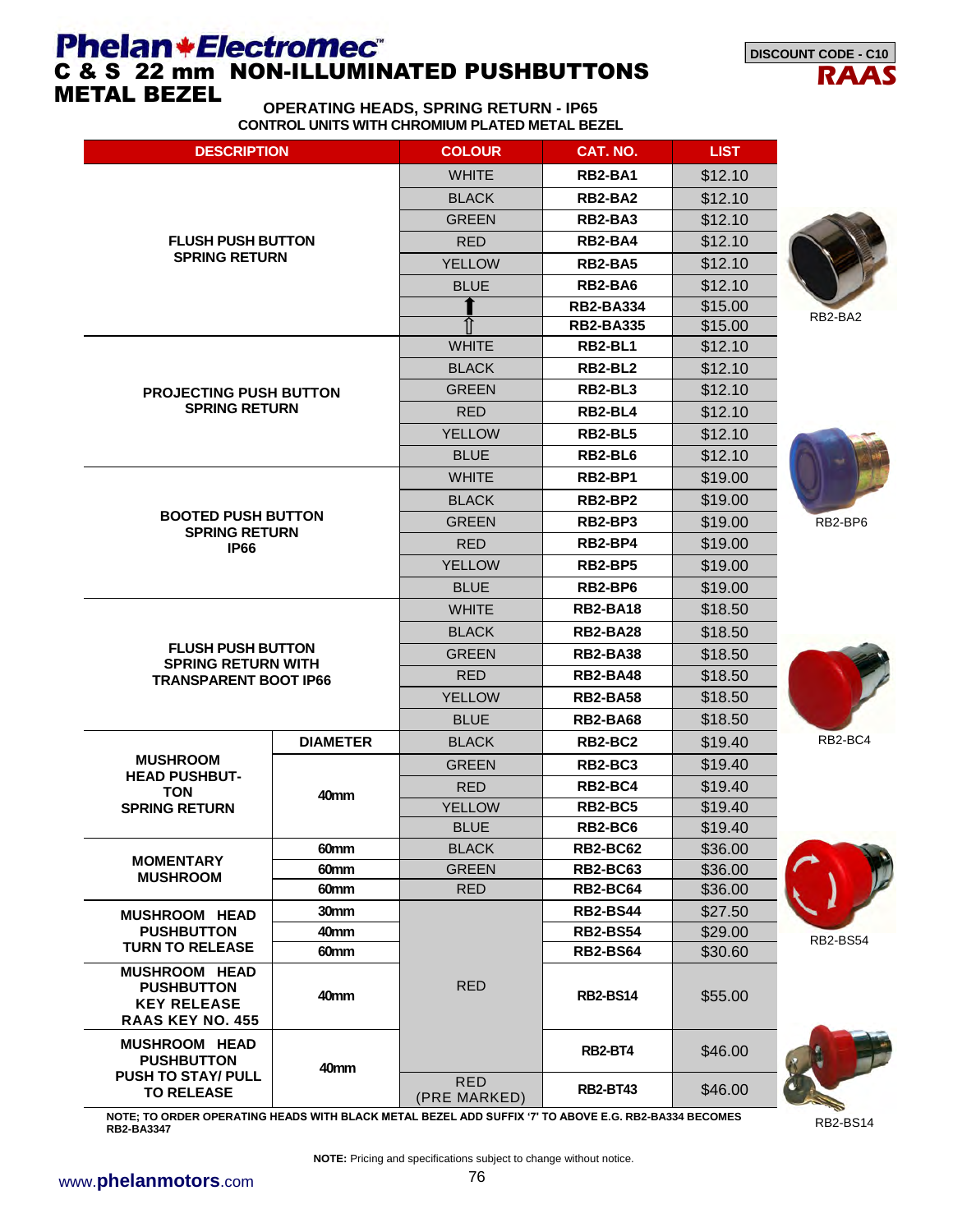

#### **Phelan+Electromec**® C&S 22 mm DOUBLE HEADED PUSHBUTTONS, SELECTOR AND KEY SWITCHES



RB2-BA87



| <b>DOUBLE HEADED PUSHBUTTON OPERATING HEADS, SPRING RETURN W/O PILOT LIGHT - IP40</b> |                |                  |                                  |             |  |  |  |
|---------------------------------------------------------------------------------------|----------------|------------------|----------------------------------|-------------|--|--|--|
| <b>DESCRIPTION</b>                                                                    | <b>MARKING</b> | <b>COLOUR</b>    | CAT. NO.                         | <b>LIST</b> |  |  |  |
| 2 FLUSH PUSHBUTTONS W/O PILOT LIGHT                                                   | IО             | <b>GREEN/RED</b> | <b>RB2-BA87</b>                  | \$26.20     |  |  |  |
| <b>DOUBLE HEADED PUSHBUTTON OPERATING HEADS, SPRING RETURN W/ PILOT LIGHT - IP40</b>  |                |                  |                                  |             |  |  |  |
| 1 FLUSH PUSHBUTTON                                                                    |                | <b>GREEN</b>     |                                  |             |  |  |  |
| 1 PILOT LIGHT                                                                         |                | <b>AMBER</b>     | RB <sub>2</sub> -BW <sub>9</sub> | \$27.50     |  |  |  |
| <b>1 FLUSH PUSHBUTTON</b>                                                             | $\Omega$       | <b>RED</b>       |                                  |             |  |  |  |
| <b>AVAILABLE WITH ASSEMBLY UNIT AND WITH THE FOLLOWING OPTIONS</b>                    |                |                  |                                  |             |  |  |  |
| <b>FILAMENT BULB</b>                                                                  | <b>CLEAR</b>   |                  |                                  |             |  |  |  |
| <b>NEON BULB</b>                                                                      | <b>AMBER</b>   |                  |                                  |             |  |  |  |
| LED                                                                                   |                | <b>AMBER</b>     |                                  |             |  |  |  |

|         | <b>DESCRIPTION</b> | <b>TYPE</b>                         | <b>OPERATOR</b>              | CAT. NO.       | <b>LIST</b> |
|---------|--------------------|-------------------------------------|------------------------------|----------------|-------------|
|         |                    | <b>STAY PUT</b>                     | STANDARD HANDLE              | RB2-BD2        | \$38.00     |
|         | 2 POSITION         |                                     | <b>HANDLE</b><br><b>LONG</b> | RB2-BJ2        | \$38.30     |
|         |                    | <b>SPRING RETURN TO CENTRE FROM</b> | <b>STANDARD HANDLE</b>       | RB2-BDR2       | \$38.00     |
|         |                    | <b>RIGHT &amp; LEFT</b>             | <b>HANDLE</b><br>LONG        | RB2-BJR2       | \$38.30     |
|         |                    | <b>STAY PUT</b>                     | STANDARD HANDLE              | RB2-BD3        | \$38.00     |
|         |                    |                                     | <b>HANDLE</b><br>LONG        | RB2-BJ3        | \$38.30     |
|         |                    | <b>SPRING RETURN</b>                | STANDARD HANDLE              | RB2-BDR3       | \$36.00     |
|         | <b>3 POSITION</b>  |                                     | <b>HANDLE</b><br>LONG.       | RB2-BJR3       | \$37.00     |
| RB2-BD* |                    | <b>SPRING RETURN RIGHT TO CEN-</b>  | <b>STANDARD HANDLE</b>       | RB2-BD8        | \$38.00     |
|         |                    | <b>TRE</b>                          | <b>HANDLE</b><br>LONG        | RB2-BJ8        | \$38.30     |
|         |                    | <b>SPRING RETURN LEFT TO CENTRE</b> | <b>STANDARD HANDLE</b>       | RB2-BD7        | \$38.00     |
|         |                    |                                     | <b>LONG</b><br><b>HANDLE</b> | <b>RB2-BJ7</b> | \$38.30     |

|         | <b>OPERATING HEADS FOR KEY SWITCHES (RAAS KEY NO. 455) - IP65</b> |                                                                      |                        |                 |             |  |  |  |
|---------|-------------------------------------------------------------------|----------------------------------------------------------------------|------------------------|-----------------|-------------|--|--|--|
|         | <b>TYPE</b><br><b>DESCRIPTION</b>                                 |                                                                      | <b>KEY REMOVAL</b>     | CAT. NO.        | <b>LIST</b> |  |  |  |
|         |                                                                   |                                                                      | LH POSITION            | RB2-BG2         | \$56.00     |  |  |  |
|         |                                                                   | <b>STAY PUT</b>                                                      | <b>RH POSITION</b>     | <b>RB2-BG02</b> | \$56.00     |  |  |  |
|         | <b>2 POSITION</b>                                                 |                                                                      | <b>ALL POSITIONS</b>   | RB2-BG4         | \$56.00     |  |  |  |
|         |                                                                   | <b>1 SPRING RETURN RIGHT TO LEFT</b>                                 | <b>LH POSITION</b>     | RB2-BG6         | \$56.00     |  |  |  |
|         |                                                                   |                                                                      | <b>CENTRE POSITION</b> | RB2-BG3         | \$56.00     |  |  |  |
|         |                                                                   |                                                                      | LH AND RH POSITION     | RB2-BG5         | \$56.00     |  |  |  |
|         |                                                                   | <b>STAY PUT</b>                                                      | ALL 3 POSITIONS        | RB2-BG0         | \$56.00     |  |  |  |
|         |                                                                   |                                                                      | <b>RH POSITION</b>     | RB2-BG09        | \$56.00     |  |  |  |
| RB2-BG* | <b>3 POSITION</b>                                                 |                                                                      | LH POSITION            | RB2-BG9         | \$56.00     |  |  |  |
|         |                                                                   | <b>STAY PUT TO LEFT SPRING RETURN</b><br><b>FROM RIGHT TO CENTRE</b> | <b>CENTRE POSITION</b> | RB2-BG8         | \$56.00     |  |  |  |
|         |                                                                   | <b>SPRING RETURN TO CENTRE FROM</b><br><b>RIGHT &amp; LEFT</b>       | <b>CENTRE POSITION</b> | <b>RB2-BG7</b>  | \$56.00     |  |  |  |

#### **NOTES:**

OPERATING HEADS WITH BLACK METAL BEZEL - TO ORDER ADD SUFFIX '7' TO ABOVE EG. RB2-BG2 BECOMES RB2-BG27 FOR LEGEND PLATES - **REFER TO PAGE 82**

FOR CONTACT ASSEMBLIES - **REFER TO PAGE 79**

FOR ACCESSORIES - **REFER TO PAGE 81**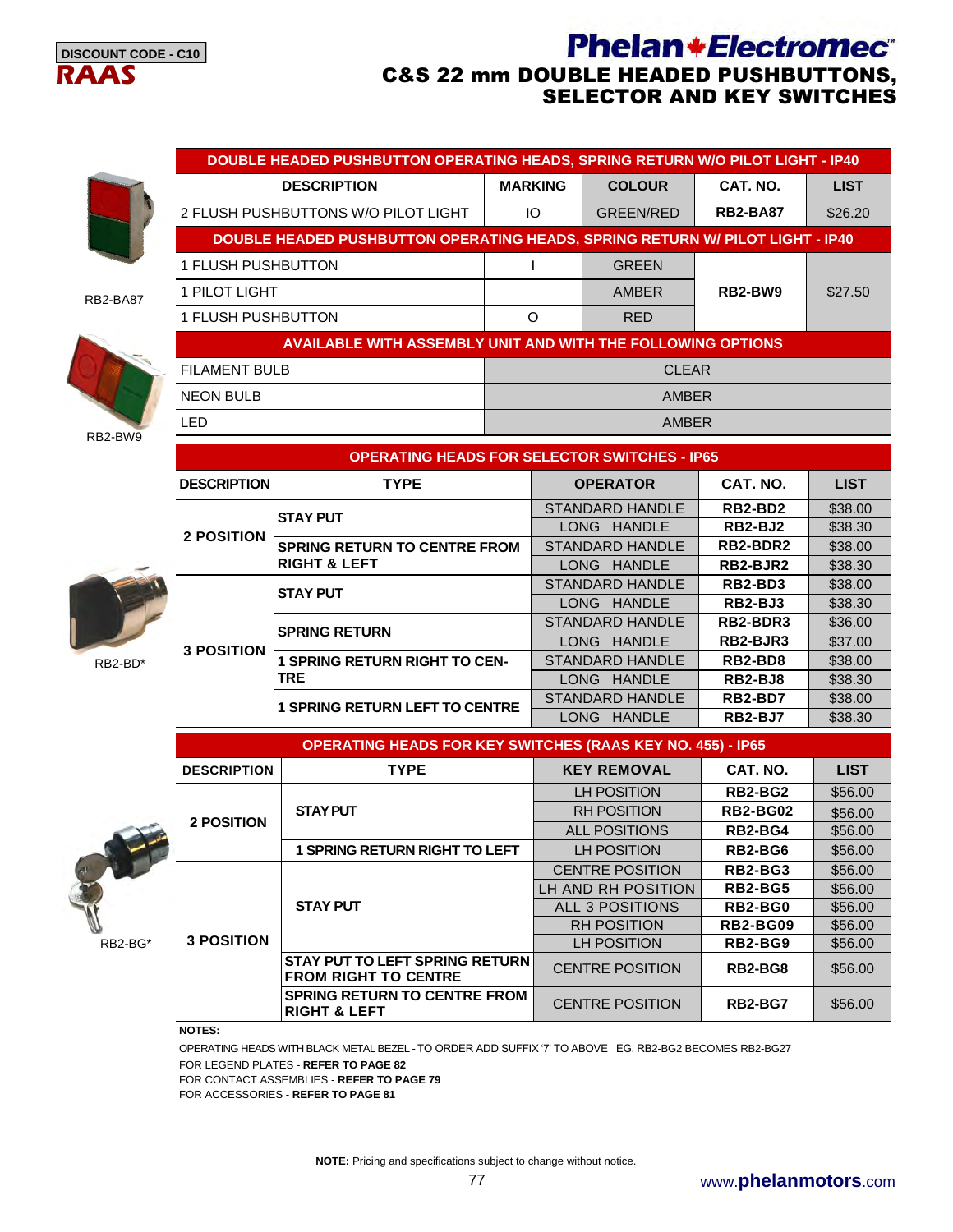# **Phelan+Electromec<sup>®</sup>**<br>C & S 22 mm ILLUMINATED PUSHBUTTONS, OPERATING HEADS



| OPERATING HEADS FOR ILLUMINATED PUSH BUTTONS - IP65 SIGNALING UNITS WITH CHROMIUM |                                     | <b>PLATED METAL BEZEL</b> |                  |             |                 |
|-----------------------------------------------------------------------------------|-------------------------------------|---------------------------|------------------|-------------|-----------------|
| <b>DESCRIPTION</b>                                                                | <b>APPLICATION</b>                  | <b>COLOUR</b>             | CAT. NO.         | <b>LIST</b> |                 |
|                                                                                   |                                     | <b>WHITE</b>              | <b>RB2-BW31</b>  | \$16.30     |                 |
|                                                                                   |                                     | <b>GREEN</b>              | <b>RB2-BW33</b>  | \$16.30     |                 |
| <b>FLUSH PUSH BUTTON</b>                                                          | <b>FOR</b>                          | <b>RED</b>                | <b>RB2-BW34</b>  | \$16.30     |                 |
| <b>SPRING RETURN</b>                                                              | <b>INCANDESCENT</b><br><b>BULBS</b> | <b>YELLOW</b>             | <b>RB2-BW35</b>  | \$16.30     |                 |
|                                                                                   |                                     | <b>BLUE</b>               | <b>RB2-BW36</b>  | \$16.30     |                 |
|                                                                                   |                                     | <b>CLEAR</b>              | <b>RB2-BW37</b>  | \$16.30     |                 |
|                                                                                   |                                     | <b>WHITE</b>              | <b>RB2-BW11</b>  | \$16.30     | <b>RB2-BW34</b> |
|                                                                                   |                                     | <b>GREEN</b>              | <b>RB2-BW13</b>  | \$16.30     |                 |
| <b>PROJECTING PUSH</b>                                                            | <b>FOR</b>                          | <b>RED</b>                | <b>RB2-BW14</b>  | \$16.30     |                 |
| <b>BUTTON</b><br><b>SPRING RETURN</b>                                             | <b>INCANDESCENT</b><br><b>BULBS</b> | <b>YELLOW</b>             | <b>RB2-BW15</b>  | \$16.30     |                 |
|                                                                                   |                                     | <b>BLUE</b>               | <b>RB2-BW16</b>  | \$16.30     |                 |
|                                                                                   |                                     | <b>CLEAR</b>              | <b>RB2-BW17</b>  | \$16.30     |                 |
|                                                                                   |                                     | <b>GREEN</b>              | <b>RB2-BWL33</b> | \$16.30     |                 |
| <b>FLUSH PUSH BUTTON</b>                                                          | FOR LED &                           | <b>RED</b>                | <b>RB2-BWL34</b> | \$16.30     |                 |
| <b>SPRING RETURN</b>                                                              | NEON BULBS*                         | <b>YELLOW</b>             | <b>RB2-BWL35</b> | \$16.30     |                 |
|                                                                                   |                                     | <b>BLUE</b>               | <b>RB2-BWL36</b> | \$16.30     | RB2-BWL33       |
|                                                                                   |                                     | <b>WHITE</b>              | RB2-BWL11        | \$16.30     |                 |
| <b>PROJECTING PUSH</b>                                                            |                                     | <b>GREEN</b>              | <b>RB2-BWL13</b> | \$16.30     |                 |
| <b>BUTTON</b>                                                                     | FOR LED &<br>NEON BULBS*            | <b>RED</b>                | RB2-BWL14        | \$16.30     |                 |
| <b>SPRING RETURN</b>                                                              |                                     | <b>YELLOW</b>             | <b>RB2-BWL15</b> | \$16.30     |                 |
|                                                                                   |                                     | <b>BLUE</b>               | <b>RB2-BWL16</b> | \$16.30     |                 |
|                                                                                   |                                     | <b>WHITE</b>              | <b>RB2-BW51</b>  | \$23.60     |                 |
| <b>BOOTED TYPE FLUSH</b>                                                          |                                     | <b>GREEN</b>              | <b>RB2-BW53</b>  | \$23.60     |                 |
|                                                                                   | <b>FOR</b>                          | <b>RED</b>                | <b>RB2-BW54</b>  | \$23.60     |                 |
| <b>PUSH BUTTON</b><br><b>ILLUMINATED TYPE</b>                                     | <b>INCANDESCENT</b><br><b>BULBS</b> | <b>YELLOW</b>             | <b>RB2-BW55</b>  | \$23.60     |                 |
|                                                                                   |                                     | <b>BLUE</b>               | <b>RB2-BW56</b>  | \$23.60     | <b>RB2-BW54</b> |
|                                                                                   |                                     | <b>CLEAR</b>              | <b>RB2-BW57</b>  | \$23.60     |                 |



| <b>OPERATING HEADS FOR ILLUMINATED 40MM MUSHROOM HEAD OPERATOR</b> |               |                 |             |  |  |  |
|--------------------------------------------------------------------|---------------|-----------------|-------------|--|--|--|
| <b>DESCRIPTION</b>                                                 | <b>COLOUR</b> | CAT. NO.        | <b>LIST</b> |  |  |  |
| 2 POSITION MOMENTARY                                               | GREEN         | <b>RB2-BW43</b> | \$45.80     |  |  |  |
|                                                                    | <b>RED</b>    | <b>RB2-BW44</b> | \$45.80     |  |  |  |
| 2 POSITION MAINTAINED                                              | GREEN         | <b>RB2-BW63</b> | \$52.50     |  |  |  |
|                                                                    | <b>RED</b>    | <b>RB2-BW64</b> | \$52.50     |  |  |  |



**NOTES:** 

OPERATING HEADS WITH BLACK METAL BEZEL - TO ORDER ADD SUFFIX '7' TO ABOVE E.G. RB2-BW31 BECOMES RB2-BW317

FOR LEGEND PLATES **REFER TO PAGE 82**

FOR ACCESSORIES **REFER TO PAGE 81**

FOR CONTACT ASSEMBLIES **REFER TO PAGE 79**

\* BLUE COLOUR IS NOT AVAILABLE IN NEON

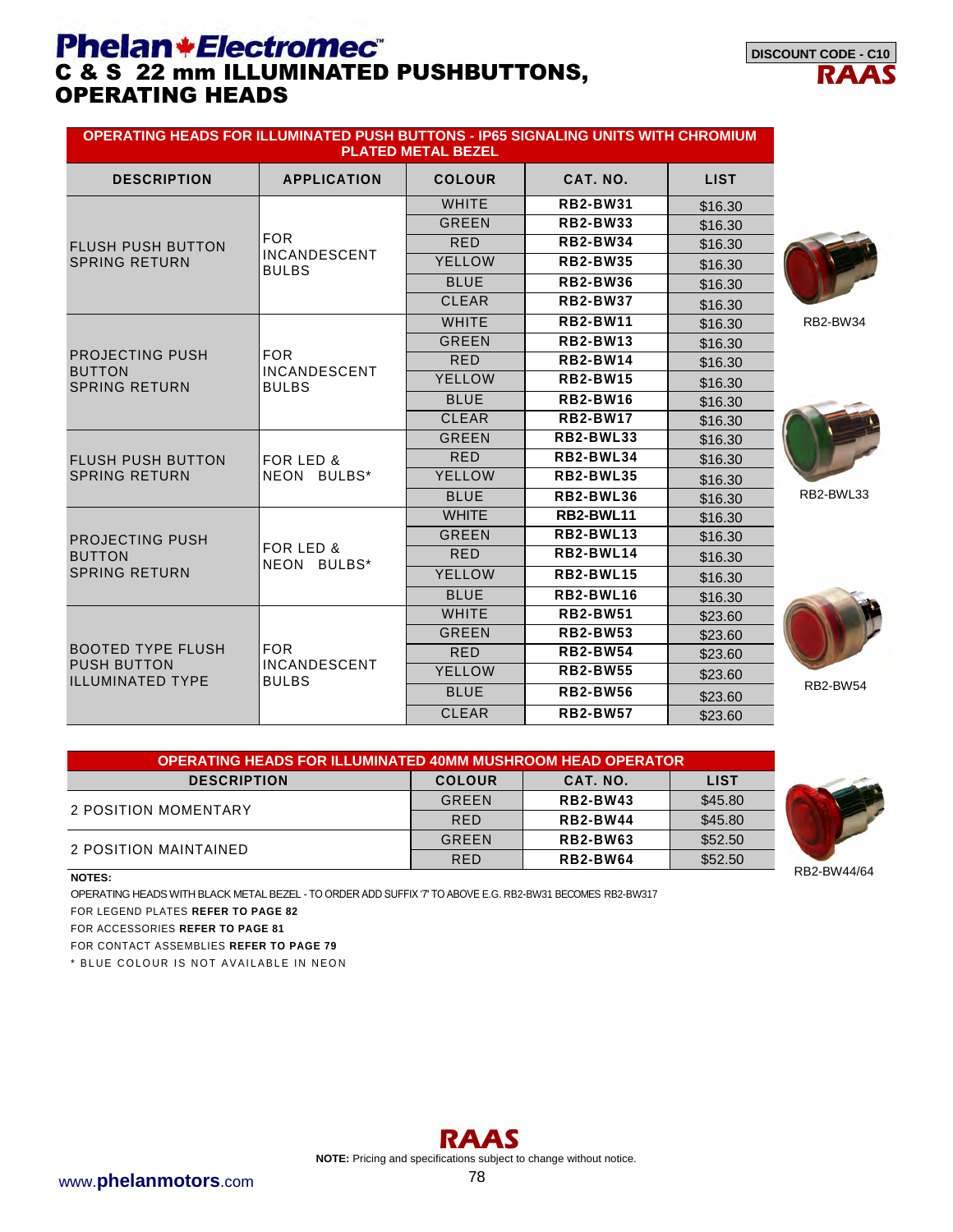

### **Phelan+Electromec**® C & S BODY ASSEMBLIES & CONTACT BLOCKS FOR PUSHBUTTONS AND SELECTOR SWITCHES

|               | BODY ASSEMBLIES WITH FIXING COLLAR & CONTACT BLOCKS (SCREW CLAMP TERMINAL CONNECTIONS) |                                                |  |                                      |               |                                       |             |                    |  |  |
|---------------|----------------------------------------------------------------------------------------|------------------------------------------------|--|--------------------------------------|---------------|---------------------------------------|-------------|--------------------|--|--|
|               | <b>DESCRIPTION</b>                                                                     | <b>CONTACT</b>                                 |  | <b>TYPE</b>                          |               | CAT. NO.                              |             | <b>LIST</b>        |  |  |
|               |                                                                                        | <b>NO</b>                                      |  | <b>STANDARD</b>                      |               | <b>RB2-BZ101</b>                      |             | \$19.00            |  |  |
|               |                                                                                        | <b>NC</b>                                      |  | <b>STANDARD</b>                      |               | <b>RB2-BZ102</b>                      |             | \$19.00            |  |  |
|               |                                                                                        | $NO + NO$                                      |  | <b>STANDARD</b>                      |               | <b>RB2-BZ103</b>                      |             | \$31.50            |  |  |
|               | FOR PUSHBUTTONS,                                                                       | $NC + NC$                                      |  | <b>STANDARD</b>                      |               | <b>RB2-BZ104</b>                      |             | \$31.50            |  |  |
|               | <b>SELECTORS</b>                                                                       | $NO + NC$<br><b>NO</b>                         |  | <b>STANDARD</b><br><b>GOLD FLASH</b> |               | <b>RB2-BZ105</b><br><b>RB2-BZ1016</b> |             | \$31.50<br>\$63.00 |  |  |
|               | AND KEY SWITCHES                                                                       | NC                                             |  | <b>GOLD FLASH</b>                    |               | RB2-BZ1026                            |             | \$63.00            |  |  |
| RB2-BZ101/102 |                                                                                        | $NO + NO$                                      |  | <b>GOLD FLASH</b>                    |               | <b>RB2-BZ1036</b>                     |             | \$118.00           |  |  |
|               |                                                                                        | $NC + NC$                                      |  | <b>GOLD FLASH</b>                    |               | <b>RB2-BZ1046</b>                     |             | \$118.00           |  |  |
|               |                                                                                        | $NO + NC$                                      |  | <b>GOLD FLASH</b>                    |               | <b>RB2-BZ1056</b>                     |             | \$118.00           |  |  |
|               |                                                                                        | <b>ADDITIONAL / REPLACEMENT CONTACT BLOCKS</b> |  |                                      |               |                                       |             |                    |  |  |
|               | <b>DESCRIPTION</b>                                                                     | <b>CONTACT</b>                                 |  | <b>TYPE</b>                          |               | CAT. NO.                              |             | <b>LIST</b>        |  |  |
|               | FOR MAKING UP BODY ASSEMBLIES                                                          | <b>NO</b>                                      |  | <b>STANDARD</b>                      |               | <b>RB2-BE101</b>                      |             | \$13.50            |  |  |
|               | WITH 3, 4, 5 OR 6 CONTACT BLOCKS                                                       | <b>NC</b>                                      |  | <b>STANDARD</b>                      |               | <b>RB2-BE102</b>                      |             | \$13.50            |  |  |
|               | OR REPLACING 1ST OR 2ND                                                                | <b>NO</b>                                      |  | <b>GOLD FLASH</b>                    |               | <b>RB2-BE1016</b>                     |             | \$58.30            |  |  |
| RB2-BE101     | CONTACT.                                                                               | <b>NC</b>                                      |  | <b>GOLD FLASH</b>                    |               | <b>RB2-BE1026</b>                     |             | \$58.30            |  |  |
|               | BODY ASSEMBLIES FOR ILLUMINATED PUSH BUTTONS & SELECTORS WITH OR W/O CONTACTS          |                                                |  |                                      |               |                                       |             |                    |  |  |
|               | <b>DESCRIPTION</b>                                                                     | <b>SUPPLY VOLTAGE</b>                          |  | <b>CONTACT</b>                       | <b>COLOUR</b> | CAT. NO.                              |             | <b>LIST</b>        |  |  |
|               |                                                                                        | 12 / 24 / 48 110 / 130                         |  | $NO + NC$                            |               | RB2-BW065 **                          |             | \$54.80            |  |  |
|               | <b>DIRECT BA 9s FILAMENT</b><br><b>BULB SUPPLIED*</b>                                  | (AC/DC)<br>$\sum_{n=1}^{\infty}$               |  | W/O CONTACT<br><b>BLOCKS</b>         |               |                                       | RB2-BW06 ** |                    |  |  |
|               |                                                                                        |                                                |  | $NO + NC$                            |               | RB2-BW075 **                          |             | \$68.50            |  |  |
|               | THROUGH RESISTOR BA 9s, 130V<br><b>FILAMENT BULB SUPPLIED</b>                          | 220V (AC/DC)                                   |  | W/O CONTACT<br><b>BLOCKS</b>         | N/A           | RB2-BW07                              |             |                    |  |  |
| RB2-BW06      |                                                                                        |                                                |  | $NO + NC$                            |               | <b>RB2-BWD075</b>                     |             | \$60.80            |  |  |
|               | THROUGH RESISTOR & DIODE BA<br>9s 130V BULB SUPPLIED                                   | 240V (AC)                                      |  | <b>W/O CONTACT</b><br><b>BLOCKS</b>  |               | RB2-BWD07                             |             | \$31.50            |  |  |
|               |                                                                                        |                                                |  |                                      | GREEN         | RB2-BWN0635 **                        |             | \$53.70            |  |  |
|               |                                                                                        |                                                |  | $NO + NC$                            | <b>RED</b>    | RB2-BWN0645 **                        |             | \$53.70            |  |  |
|               |                                                                                        |                                                |  |                                      |               | YELLOW<br>RB2-BWN0655 **              |             | \$53.70            |  |  |
|               | DIRECT BA 9s<br><b>NEON BULB SUPPLIED</b>                                              | 220V/380V/415V<br>(AC/DC)                      |  |                                      | GREEN         | RB2-BWN063 **                         |             | \$29.10            |  |  |
|               |                                                                                        |                                                |  | <b>W/O CONTACT</b><br><b>BLOCKS</b>  | RED           | <b>RB2-BWN064 **</b>                  |             | \$29.10            |  |  |
|               |                                                                                        |                                                |  |                                      | YELLOW        | RB2-BWN065 **                         |             | \$29.10            |  |  |
|               |                                                                                        |                                                |  | <b>W/O CONTACT</b>                   | CLEAR         | RB2-BWN067_**                         |             | \$27.00            |  |  |
|               |                                                                                        |                                                |  |                                      | GREEN         | RB2-BWL735_**                         |             | \$66.30            |  |  |
|               |                                                                                        |                                                |  | $NO + NC$                            | RED           | RB2-BWL745_**                         |             | \$66.30            |  |  |
|               |                                                                                        | 12V, 24V, 48V, 110V                            |  |                                      | YELLOW        | RB2-BWL755_**                         |             | \$66.30            |  |  |
|               | WITH INTEGRAL<br><b>CIRCUIT &amp; CLUSTER</b>                                          | (AC/DC)                                        |  |                                      | <b>BLUE</b>   | RB2-BWL765_**                         |             | \$150.00           |  |  |
|               | LED                                                                                    | 240V (AC)                                      |  |                                      | GREEN         | RB2-BWL73 **                          |             | \$40.70            |  |  |
| RB2-BWL73     |                                                                                        | 220V (DC)                                      |  | W/O CONTACT                          | RED           | RB2-BWL74_**                          |             | \$40.70            |  |  |
|               |                                                                                        |                                                |  | <b>BLOCKS</b>                        | YELLOW        | <b>RB2-BWL75_**</b>                   |             | \$40.70            |  |  |
|               | NOTES:                                                                                 |                                                |  |                                      | <b>BLUE</b>   | <b>RB2-BWL76_**</b>                   |             | \$125.00           |  |  |
|               |                                                                                        |                                                |  |                                      |               |                                       |             |                    |  |  |

\* BULB RATING 12V TO 130V, 2.6W (MAX.)

"\_\*\*" SPECIFY VOLTAGE WHILE ORDERING

"v" BODY ASSEMBLIES (SUITABLE FOR BULB 2.6W MAX.) UP TO 230V MAX. AVAILABLE WITHOUT BULB

FOR ACCESSORIES **REFER TO PAGE 81**



**NOTE:** Pricing and specifications subject to change without notice.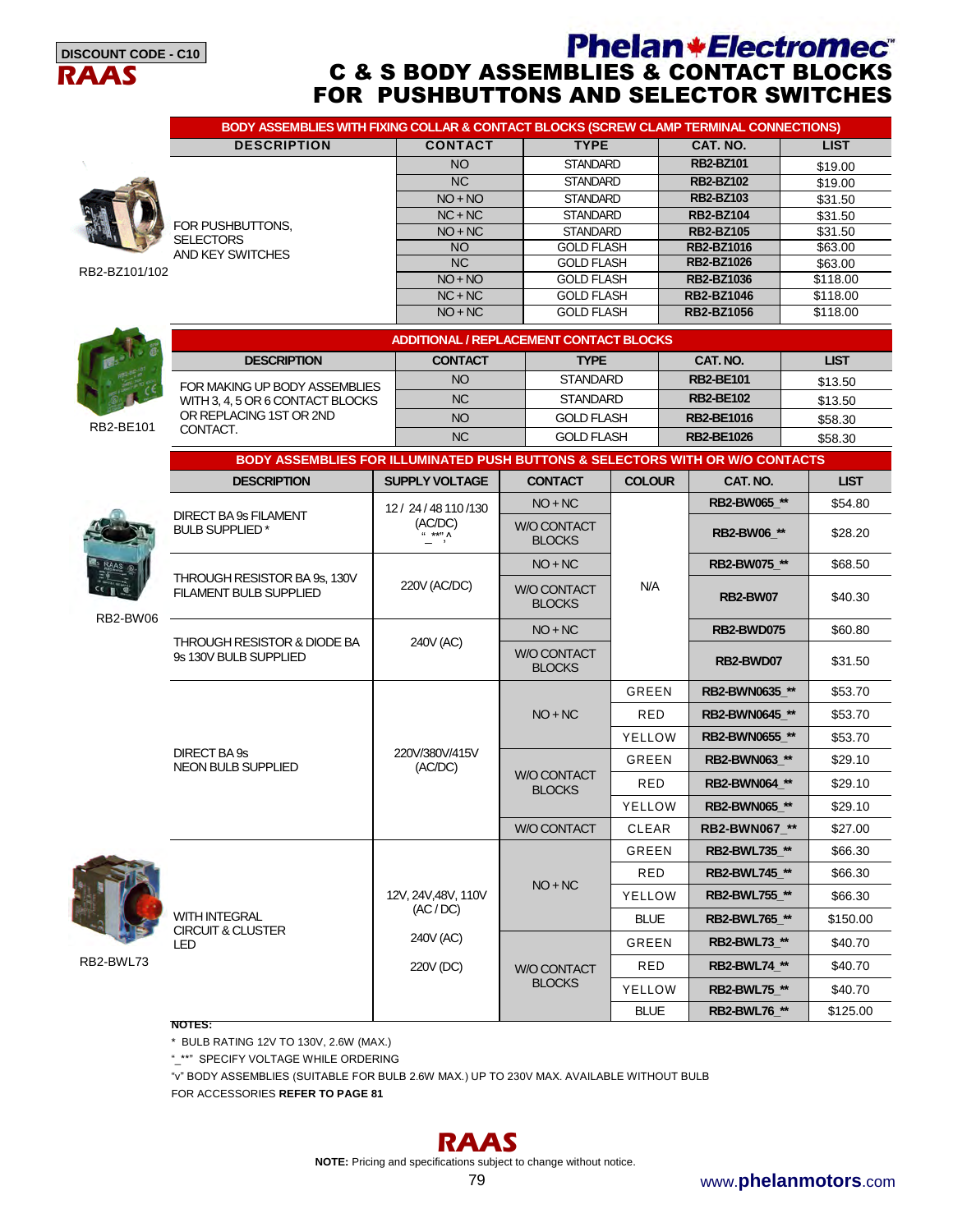### **Phelan+Electromec** C & S PILOT LIGHT HEADS & COMPLETE BODIES



|                                                                  |  | <b>PILOT LIGHT HEADS</b>             |  |                   |                     |  |              |
|------------------------------------------------------------------|--|--------------------------------------|--|-------------------|---------------------|--|--------------|
| <b>DESCRIPTION</b>                                               |  | <b>COLOUR</b>                        |  |                   | CAT. NO.            |  | <b>LIST</b>  |
|                                                                  |  | <b>WHITE</b>                         |  | <b>RB2-BV01</b>   |                     |  | \$12.40      |
|                                                                  |  | <b>GREEN</b>                         |  |                   | <b>RB2-BV03</b>     |  | \$12.40      |
|                                                                  |  | <b>RED</b>                           |  |                   | <b>RB2-BV04</b>     |  | \$12.40      |
| FOR INCANDESCENT BULBS                                           |  | <b>AMBER</b>                         |  |                   | <b>RB2-BV05</b>     |  | \$12.40      |
|                                                                  |  | <b>BLUE</b>                          |  |                   | <b>RB2-BV06</b>     |  | \$12.40      |
|                                                                  |  | <b>CLEAR</b>                         |  |                   | <b>RB2-BV07</b>     |  | \$12.40      |
|                                                                  |  | <b>WHITE</b>                         |  |                   | RB2-BVL01           |  | \$12.40      |
|                                                                  |  | <b>GREEN</b>                         |  |                   | RB2-BVL03           |  | \$12.40      |
|                                                                  |  | <b>RED</b>                           |  |                   | RB2-BVL04           |  | \$12.40      |
| HIGH CONTRAST, FOR USE WITH NEON BULBS(#)<br>OR LED <sub>s</sub> |  | <b>AMBER</b>                         |  |                   | RB2-BVL05           |  | \$12.40      |
|                                                                  |  | <b>BLUE</b>                          |  |                   | RB2-BVL06           |  | \$12.40      |
|                                                                  |  | <b>CLEAR</b>                         |  |                   | RB2-BVL07           |  | \$12.40      |
|                                                                  |  | <b>YELLOW</b>                        |  | RB2-BVL08         |                     |  | \$12.40      |
| <b>COMPLETE PILOT LIGHT BODIES</b>                               |  |                                      |  |                   |                     |  |              |
| <b>SUPPLY</b>                                                    |  | <b>SUPPLY VOLTAGE</b>                |  | <b>COLOUR</b>     | CAT. NO.            |  | <b>PRICE</b> |
| DIRECT BA 9s FILAMENT BULB*<br><b>SUPPLIED</b>                   |  | 12V/24V/48V/110V/130V<br>$(AC/DC)$ ^ |  | <b>RB2-BV6 **</b> |                     |  | \$25.00      |
| THROUGH RESISTOR BA 9s, 130V<br>FILAMENT BULB SUPPLIED           |  | <b>220V</b><br>(AC/DC)               |  |                   | RB2-BV7             |  | \$40.30      |
| THROUGH RESISTOR & DIODE BA 9s,<br>130V FILAMENT BULB SUPPLIED   |  | 240V (AC)                            |  | N/A<br>RB2-BVD7   |                     |  | \$27.30      |
| VIA INTEGRAL TRANSFORMER 1.2 VA                                  |  | 110V>6V (AC)                         |  |                   | <b>RB2-BV3</b>      |  | \$71.00      |
| BA 9s, 6V<br>FILAMENT BULB SUPPLIED                              |  | 220V/240V>6V (AC)                    |  | RB2-BV4_**        |                     |  | \$71.00      |
|                                                                  |  |                                      |  | <b>GREEN</b>      | <b>RB2-BVN63_**</b> |  | \$26.20      |
| DIRECT BA 9s, NEON<br><b>BULB SUPPLIED</b>                       |  | 220V/380V/415V<br>(AC/DC)            |  | <b>RED</b>        | RB2-BVN64_**        |  | \$26.20      |
|                                                                  |  |                                      |  | AMBER             | RB2-BVN65_**        |  | \$26.20      |
|                                                                  |  |                                      |  | <b>GREEN</b>      | RB2-BVL73_**        |  | \$40.50      |
| <b>INTEGRAL CIRCUIT</b>                                          |  | 12V, 24V, 48V                        |  | RED               | RB2-BVL74_**        |  | \$40.50      |
| & CLUSTER LED                                                    |  | 110V, (AC/DC)<br>220V (DC) 240V (AC) |  | AMBER             | RB2-BVL75 **        |  | \$40.50      |
|                                                                  |  |                                      |  | <b>BLUE</b>       | RB2-BVL76           |  | \$125.40     |

RB2-BVL\*

**NOTES:** 

\* BULB RATING 12V TO 130V, 2.6W (MAX.)

"\_\*\*" SPECIFY VOLTAGE WHILE ORDERING

"^" BODY ASSEMBLIES (SUITABLE FOR BULB 2.6W MAX.) UP TO 230V MAXIMUM AVAILABLE WITHOUT BULB

(#) FOR NEON BULBS, ONLY GREEN, RED AND AMBER IS AVAILABLE

FOR ACCESSORIES **REFER TO PAGE 81**

FOR LEGEND PLATES **REFER TO PAGE 82**



**NOTE:** Pricing and specifications subject to change without notice.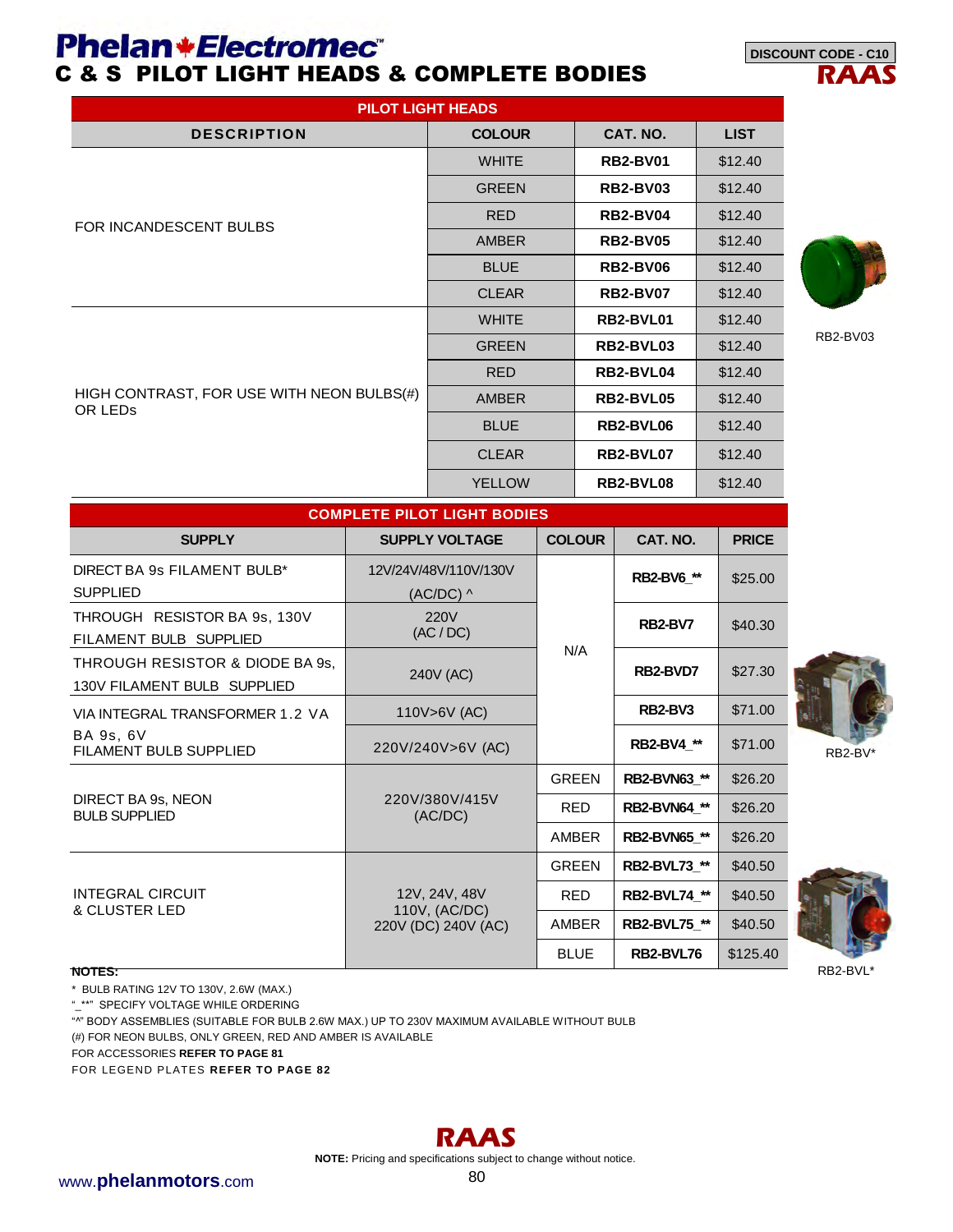



RL1-CF\*



RL1-CN<sup>\*</sup>

RB2-BV00 (#)

|                                                                                                          | <b>BULBS</b>               |               |                   |             |  |  |  |
|----------------------------------------------------------------------------------------------------------|----------------------------|---------------|-------------------|-------------|--|--|--|
| <b>DESCRIPTION</b>                                                                                       | <b>VOLTAGE</b>             | <b>COLOUR</b> | <b>CAT. NO</b>    | <b>LIST</b> |  |  |  |
| <b>INCANDESCENT</b><br><b>FILAMENT LAMP (DIFFERENT</b><br><b>WATTAGE FOR</b><br><b>VARIOUS VOLTAGES)</b> | 6V, 12V, 24V, 48V,<br>130V | <b>CLEAR</b>  | RL1-CF*           | \$5.30      |  |  |  |
|                                                                                                          |                            | <b>GREEN</b>  | RL1-CN3*          | \$5.10      |  |  |  |
| <b>NEON BA 9s</b>                                                                                        | 220V, 380V, 415V           | <b>RED</b>    | RL1-CN4*          | \$5.10      |  |  |  |
|                                                                                                          |                            | <b>AMBER</b>  | RL1-CN5*          | \$5.10      |  |  |  |
| <b>LENSES</b>                                                                                            |                            |               |                   |             |  |  |  |
| <b>DESCRIPTION</b>                                                                                       |                            | <b>COLOUR</b> | CAT. NO.          | <b>LIST</b> |  |  |  |
|                                                                                                          |                            | <b>WHITE</b>  | <b>RB2-BV001</b>  | \$8.20      |  |  |  |
|                                                                                                          |                            | <b>GREEN</b>  | <b>RB2-BV003</b>  | \$8.20      |  |  |  |
| <b>SET OF LENSES</b>                                                                                     |                            | <b>RFD</b>    | <b>RB2-BV004</b>  | \$8.20      |  |  |  |
| (ONE INNER DIFFUSER & ONE OUTER LENS) FOR<br>PILOT LAMP HEAD                                             |                            | AMBER         | <b>RB2-BV005</b>  | \$8.20      |  |  |  |
|                                                                                                          |                            | <b>BLUE</b>   | <b>RB2-BV006</b>  | \$8.20      |  |  |  |
|                                                                                                          |                            | <b>CLEAR</b>  | <b>RB2-BV007</b>  | \$8.20      |  |  |  |
|                                                                                                          |                            | <b>WHITE</b>  | <b>RB2-BW001</b>  | \$8.20      |  |  |  |
|                                                                                                          |                            | <b>GREEN</b>  | <b>RB2-BW003</b>  | \$8.20      |  |  |  |
| <b>SET OF LENS FOR</b><br>(ONE INNER DIFFUSER & ONE OUTER LENS) FOR                                      |                            | <b>RED</b>    | <b>RB2-BW004</b>  | \$8.20      |  |  |  |
| <b>ILLUMINATING ACTUATOR</b>                                                                             |                            | <b>AMBER</b>  | <b>RB2-BW005</b>  | \$8.20      |  |  |  |
|                                                                                                          |                            | <b>BLUE</b>   | <b>RB2-BW006</b>  | \$8.20      |  |  |  |
|                                                                                                          |                            | <b>CLEAR</b>  | <b>RB2-BW007</b>  | \$8.20      |  |  |  |
|                                                                                                          |                            | <b>WHITE</b>  | <b>RB2-BWL001</b> | \$8.20      |  |  |  |
|                                                                                                          |                            | <b>GREEN</b>  | <b>RB2-BWL003</b> | \$8.20      |  |  |  |
|                                                                                                          |                            | <b>RED</b>    | RB2-BWL004        | \$8.20      |  |  |  |
| LENSES FOR ILLUMINATING LED & NEON (#)                                                                   |                            | <b>AMBER</b>  | <b>RB2-BWL005</b> | \$8.20      |  |  |  |

C & S CONTROL & SIGNALING UNITS - ACCESSORIES

LENSES FOR ILLUMINATING LED & NEON (#) ACTUATOR (WITHOUT INNER DIFFUSER)



RB2-BP004



RC-S

| <b>BOOTS</b>  |                  |             |  |  |  |  |  |
|---------------|------------------|-------------|--|--|--|--|--|
| <b>COLOUR</b> | CAT. NO.         | <b>LIST</b> |  |  |  |  |  |
| <b>WHITE</b>  | <b>RB2-BP001</b> | \$7.10      |  |  |  |  |  |
| <b>BLACK</b>  | <b>RB2-BP002</b> | \$7.10      |  |  |  |  |  |
| <b>GREEN</b>  | <b>RB2-BP003</b> | \$7.10      |  |  |  |  |  |
| <b>RFD</b>    | <b>RB2-BP004</b> | \$7.10      |  |  |  |  |  |
| <b>YELLOW</b> | <b>RB2-BP005</b> | \$7.10      |  |  |  |  |  |
| <b>BLUE</b>   | <b>RB2-BP006</b> | \$7.10      |  |  |  |  |  |
| <b>CLEAR</b>  | RC-S             | \$9.30      |  |  |  |  |  |
| <b>CLEAR</b>  | <b>RC-L</b>      | \$9.30      |  |  |  |  |  |
|               |                  |             |  |  |  |  |  |

**NOTES:** 

"\*" REPLACE WITH VOLTAGE

(#) FOR NEON BULBS, ONLY GREEN, RED AND AMBER IS AVAILABLE

## **RAAS**

**NOTE:** Pricing and specifications subject to change without notice.

**BLUE** | **RB2-BWL006** | \$8.20 CLEAR **RB2-BWL007** \$8.20 YELLOW **RB2-BWL008** \$8.20

**Phelan+Electromec**®